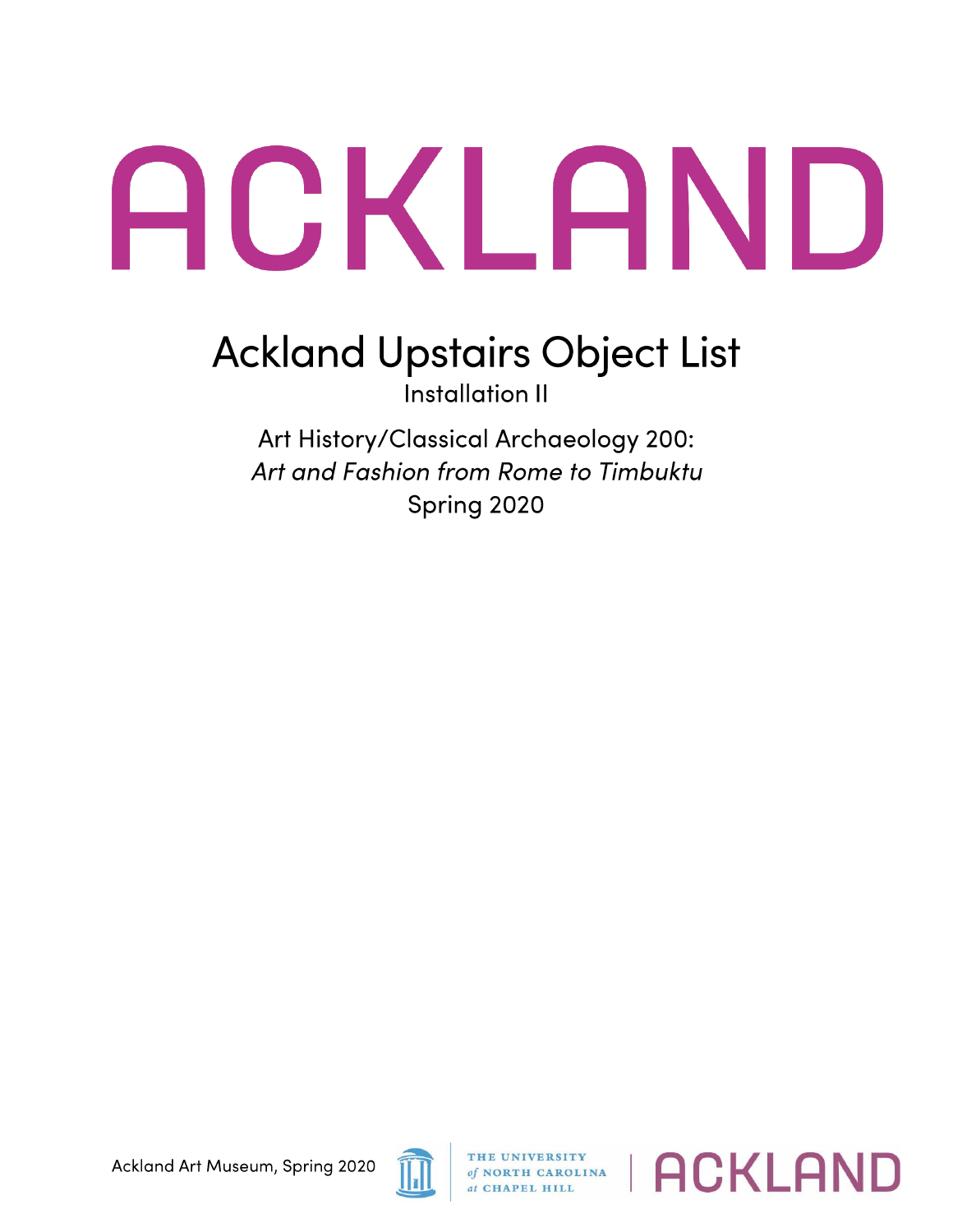| Unidentified artist<br>Cypriot<br>Alabastron (Oil Vase), 6th to 4th century<br><b>BCE</b><br>marble<br>Gift of Henry and Sara Immerwahr, 91.95                                                     |  |
|----------------------------------------------------------------------------------------------------------------------------------------------------------------------------------------------------|--|
| Unidentified artist<br>Greek, Attic<br>Head of a Young Woman from a Funerary<br>Monument,<br>c. 340 BCE<br>marble<br>The William A. Whitaker Foundation Art<br>Fund, 76.4.1                        |  |
| Unidentified artist<br>Greek, Hellenistic period<br>Statuette of a Winged Eros, 100-1 BCE<br>gold alloy<br>The William A. Whitaker Foundation Art<br>Fund, 81.2.1                                  |  |
| Unidentified artist<br>Eastern Mediterranean, Hellenistic period<br><b>Head of Grotesque Wearing a Banquet</b><br>Wreath, 2nd-1st century BCE<br>terracotta<br>Gift of Dr. Frances Huemer, 70.16.1 |  |
| Unidentified artist<br>Roman, Imperial period<br>Amber-Colored Two-Headed Flask, 2nd<br>century CE<br>glass<br>Gift of Mr. William Dale, 78.2.1                                                    |  |
| Unidentified artist<br>Roman, Early Imperial period<br>Perfume Flask, 1st century CE<br>glass, dark and light blue<br>Gift of Professor and Mrs. Herbert Bodman,<br>75.3.7                         |  |



*A <b>C ACKLAND ACKLAND*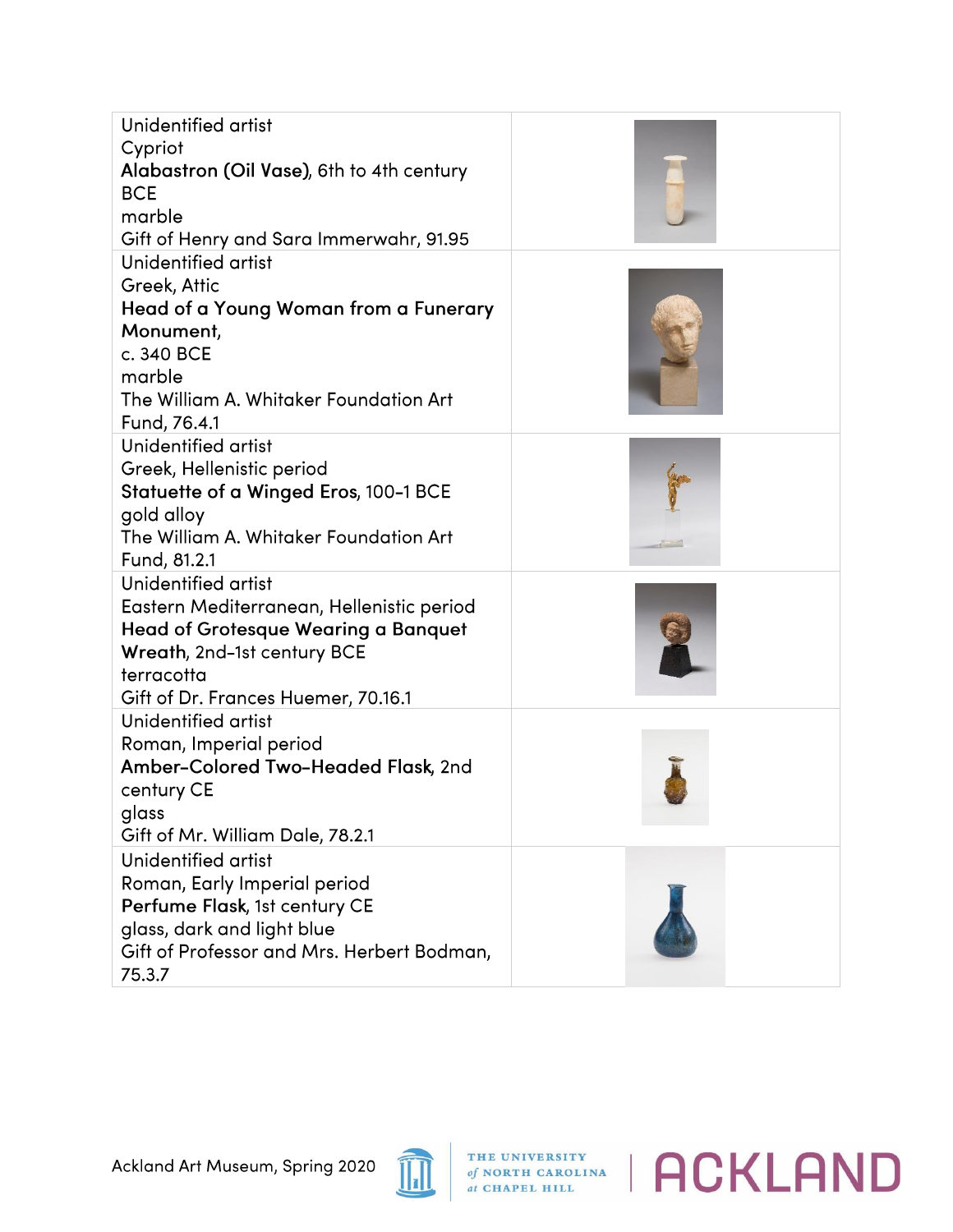| Unidentified artist<br>Roman, Imperial period<br>Head of a Roman Notable, c. 200 CE<br>(recarved c. 250 CE)<br>marble<br>Ackland Fund, 69.9.1                                                                                                                                                                                      |  |
|------------------------------------------------------------------------------------------------------------------------------------------------------------------------------------------------------------------------------------------------------------------------------------------------------------------------------------|--|
| Unidentified artist<br>Greek, Attic<br>Lekythos, Oil Vase, with Woman Working<br>Wool, c. 480-470 BCE<br>red-figured terracotta<br>Gift of Nathan A. Perilman, 78.15.1                                                                                                                                                             |  |
| <b>Edward Steichen</b><br>American, born in Luxembourg, 1879 - 1973<br><b>Fashion Model in White Evening Dress,</b><br>with a Bust of Nofretete, 1935<br>vintage gelatin silver print<br>Gift of the Ackland Associates, 84.4.1                                                                                                    |  |
| Unidentified artist<br>Roman<br>Denarius (Obverse: Laureate Head of<br><b>Augustus Right; Reverse: Lucius and Gaius</b><br><b>Standing Facing, Shields and Spears</b><br>Between Them, Above, Between the<br><b>Spears, Simpulum and Littuus Turned</b><br>Inwards), 2 BCE-14 CE<br>silver<br>Gift of William H. Race, 2012.37.2.9 |  |
| Unidentified artist<br>Roman<br>Denarius (Obverse: Laureate Head of<br>Vespasian Right; Reverse: Simpulum,<br>Sprinkler, Jug, and Lituus), 69-79 CE<br>silver<br>Gift of William H. Race, 2012.37.2.25                                                                                                                             |  |
| Unidentified artist<br>Roman<br><b>Denarius (Obverse: Draped Bust of Diva</b><br>Faustina Sr. Right; Reverse: Aeternitas Left<br>Holding Globe), 138-141 CE<br>silver<br>Gift of William H. Race, 2012.37.2.46                                                                                                                     |  |